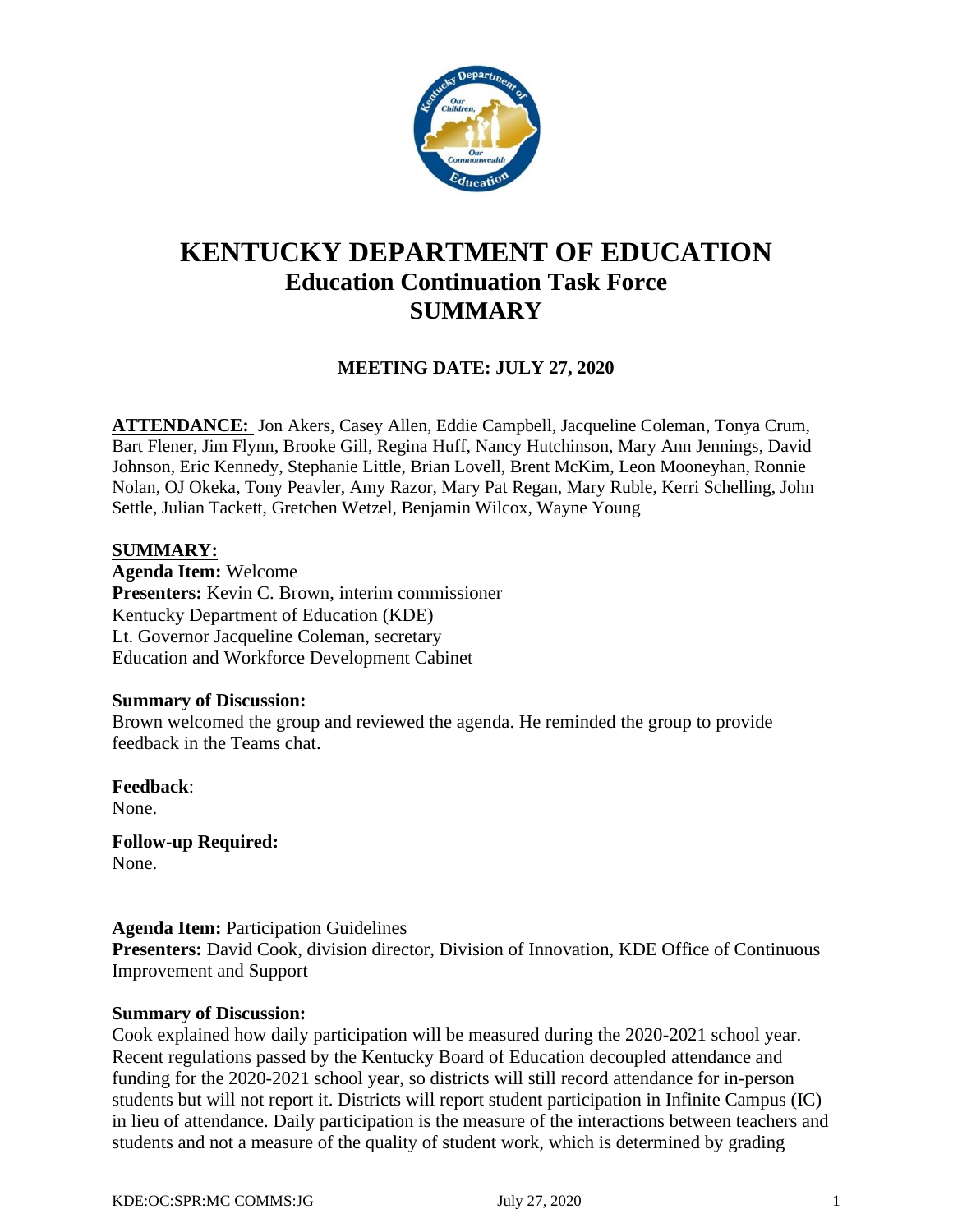practices. Participation will be recorded for each instructional day for students learning in person and virtually.

**Question**: What kind of training does KDE recommend for teachers as the school year begins, considering there will be different levels of virtual instruction taking place across the state? **Answer**: KDE is conducting design labs for each education cooperative to provide professional learning and support for teachers around virtual learning.

**Question**: Can districts have combinations of enrollments in IC for recording participation? **Answer**: Yes. IC has made adjustments that will make it easier for districts to record participation for combination schedules, where students attend in-person and virtually.

# **Feedback:**

None.

### **Follow-up Required:**

None.

**Agenda Item:** Considerations for Reopening Schools: Exceptional Learners and Preschool Students **Presenters:** Gretta Hylton, associate commissioner Carol Ann Morrison, policy advisor Veronica Sullivan, director KDE Office of Special Education and Early Learning

# **Summary of Discussion:**

Hylton reminded participants of some overarching considerations that apply to any topic related to special education, such as offering a free and appropriate public education (FAPE), specially designed instruction (SDI), least restrictive environment (LRE) and maintenance of effort (MOE).

Sullivan provided an overview of the document released on July 20, [Considerations for](https://education.ky.gov/comm/Documents/Reopening%20Considerations%20for%20Exceptional%20Learners%20and%20Preschool%20FINAL.pdf)  Reopening Schools – [Exceptional Learners and Preschool Students.](https://education.ky.gov/comm/Documents/Reopening%20Considerations%20for%20Exceptional%20Learners%20and%20Preschool%20FINAL.pdf) The guidance is organized into four main sections: reopening considerations, special education questions and answers, preschool questions and answers and resources. This document is aligned with the safety expectations and best practices detailed in the [Healthy at School](https://education.ky.gov/comm/Documents/Safety%20Expectations_FINAL%20DOC.pdf) guidelines.

# **Feedback:**

None.

# **Follow-up Required:**

None.

**Agenda Item:** Considerations for Reopening Schools: Compensatory Education and Extended School Year Services **Presenters:** Gretta Hylton Carol Ann Morrison Sylvia Starkey, division director, KDE Office of Special Education and Early Learning

# **Summary of Discussion:**

KDE:OC:SPR:MC COMMS:JG July 27, 2020 2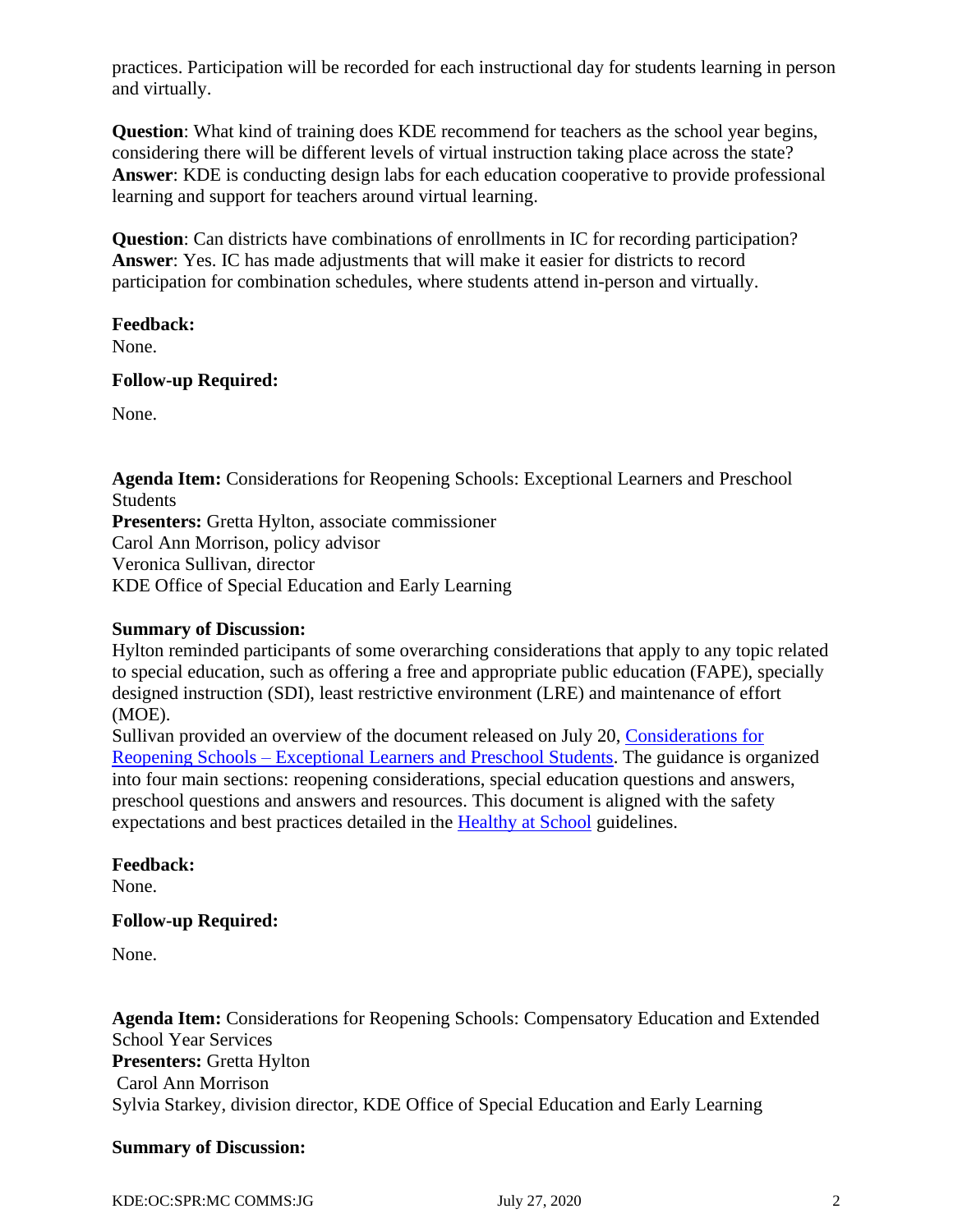Starkey provided an overview of the document released on July 20, [Considerations for](https://education.ky.gov/comm/Documents/COVID%20Guidance%20Comp.%20Ed_ESY%20FINAL.pdf)  Reopening Schools – [Compensatory Education and Extended School Year \(ESY\) Services.](https://education.ky.gov/comm/Documents/COVID%20Guidance%20Comp.%20Ed_ESY%20FINAL.pdf) The guidance is organized into four main sections: FAPE during remote instruction, compensatory education, ESY services and questions and answers. This document is aligned with the safety expectations and best practices detailed in the [Healthy at School](https://education.ky.gov/comm/Documents/Safety%20Expectations_FINAL%20DOC.pdf) guidelines.

**Question**: The term "compensatory" has a negative connotation that districts have done something wrong. Why do we call it that during the time when virtual learning was the only option?

**Answer**: There has been a lot of discussion about this topic in the special education community as a result of the pandemic. Ultimately, providing services that were missed for any reason is compensatory education. Districts are encouraged to use the correct terminology during their interactions with families in the interest of transparency and partnership. It was nobody's fault that some services could not be provided during the pandemic and addressing the issue of compensatory education will help districts communicate effectively with families and avoid dispute resolutions.

### **Feedback:**

None.

# **Follow-up Required:**

None.

**Agenda Item:** Waivers for the U.S. Department of Agriculture (USDA) Food Service Programs **Presenters:** Robin Kinney associate commissioner KDE Office of Finance and Operations Lauren Moore, director Katie Embree, branch manager, KDE Division of School and Community Nutrition, Office of Finance and Operations

# **Summary of Discussion:**

Kinney reminded participants that previous guidance regarding USDA food service programs has been focused on in-person instruction. Today's presentation will outline waivers put in place to accommodate remote learning.

Moore and Embree provided an overview of the guidance document, [Food Service Operations](https://education.ky.gov/comm/Documents/Reopening%20Guidance%20Food%20Service%20Operations%20Part%202%20FINAL.pdf)  [for USDA School Meal Programs,](https://education.ky.gov/comm/Documents/Reopening%20Guidance%20Food%20Service%20Operations%20Part%202%20FINAL.pdf) which was created in response to several USDA waivers that will assist districts when feeding remote learners. Moore noted that some challenges still exist, and KDE is submitting state waivers in hopes of easing burdens on school districts. Information will be provided as it becomes available. Embree explained the topics addressed in the guidance document: meal service nationwide waivers, program integrity requirements, meal service models and additional waivers.

# **Feedback:**

None.

# **Follow-up Required:**

None.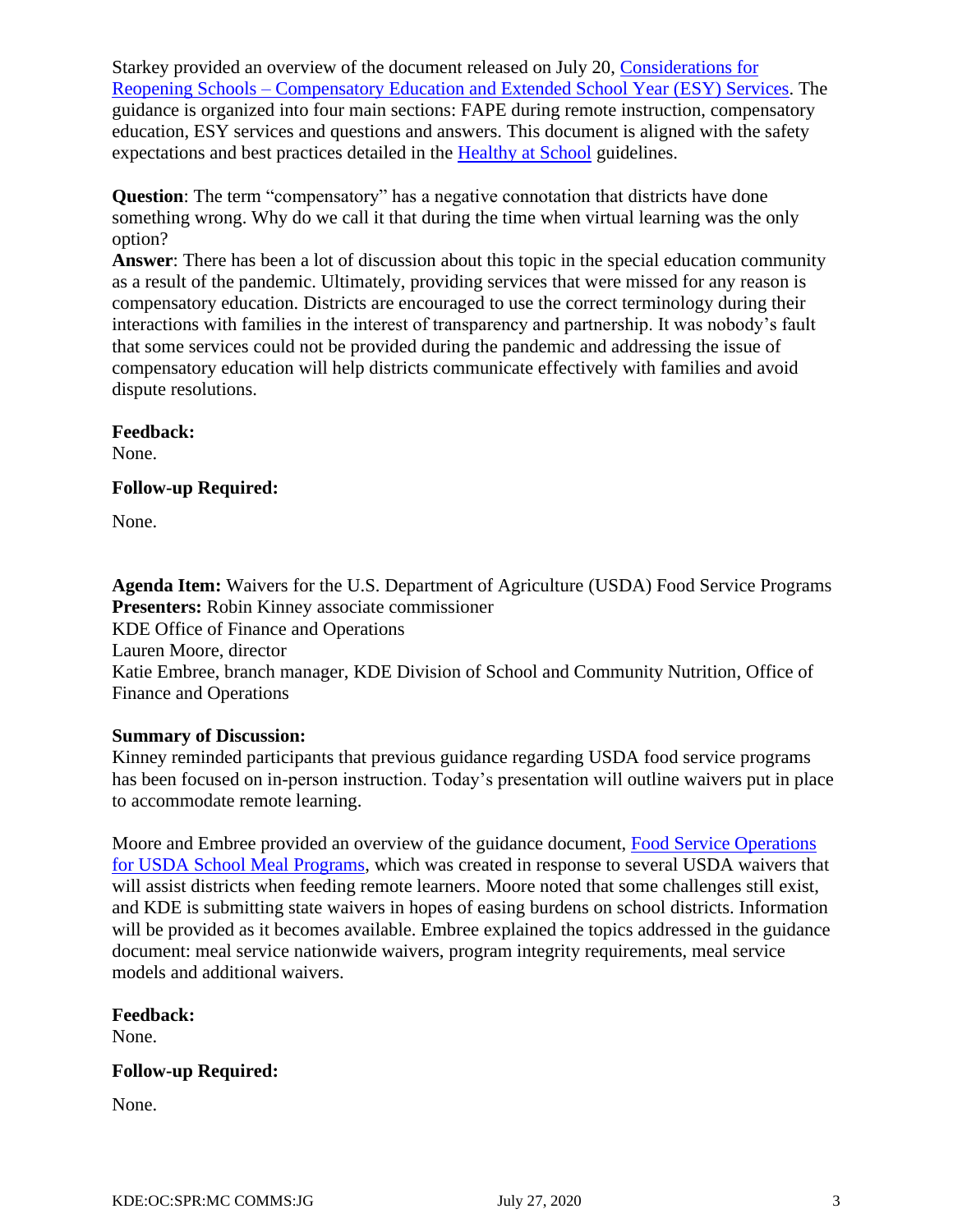# **Agenda Item:** KY K-12 Online and Virtual Schools Network **Presenter:** Marty Park, chief digital officer, KDE Office of Education Technology

### **Summary of Discussion:**

Park discussed the work being done to maximize the use of digital resources with districts, education cooperatives and other statewide education partners, which will continue to remove barriers for students. The main topic presented applies to students who are enrolled full-time in a virtual school, with no traditional assignment to an in-person teacher. Virtual schools can be set up as an A5 alternative model or embedded into a traditional A1 school. Considerations for each model were explained as districts determine which works best for their communities, and some districts provide both. Digital content must align to the Kentucky Academic Standards. Several resources are available for districts as they design new experiences and opportunities for students through virtual academies. Park noted that virtual academies are not charter schools.

# **Feedback:**

- If the local board created such a program, it would not be considered a charter school.
- This is a great opportunity for interlocal agreements, for education cooperatives to lead this work and to share economies of scale.
- This could maximize course offerings given the teacher shortage, before and after COVID-19 ends.

# **Follow-up Required:**

None.

**Agenda Item:** Certification and Permissions Flexibility **Presenter:** Rob Akers, associate commissioner, KDE Office of Educator Licensure and Effectiveness

### **Summary of Discussion:**

Akers discussed the need for flexibility for assigning staff in the COVID-19 instructional settings of in-person, virtual and hybrid. Current flexibilities that already exist in regulation include:

- Any certified teacher can serve as the teacher of record to facilitate digital learning provider courses.
- Any certified teacher can serve as an additional instructor if the teacher of record is certified to teach the content and population of the course.
- Many certificates make allowances for teachers to teach additional courses.
- Teaching up and down grade levels is allowable under certain circumstances.
- Waivers for highly qualified certification are available under certain circumstances.
- Emergency certification can be used under certain circumstances.

Local districts may submit waiver requests when all flexibilities have been exhausted; the requests will be considered by the Education Professional Standards Board on a case-by-case basis.

### **Feedback:**

None.

### **Follow-up Required:**

None.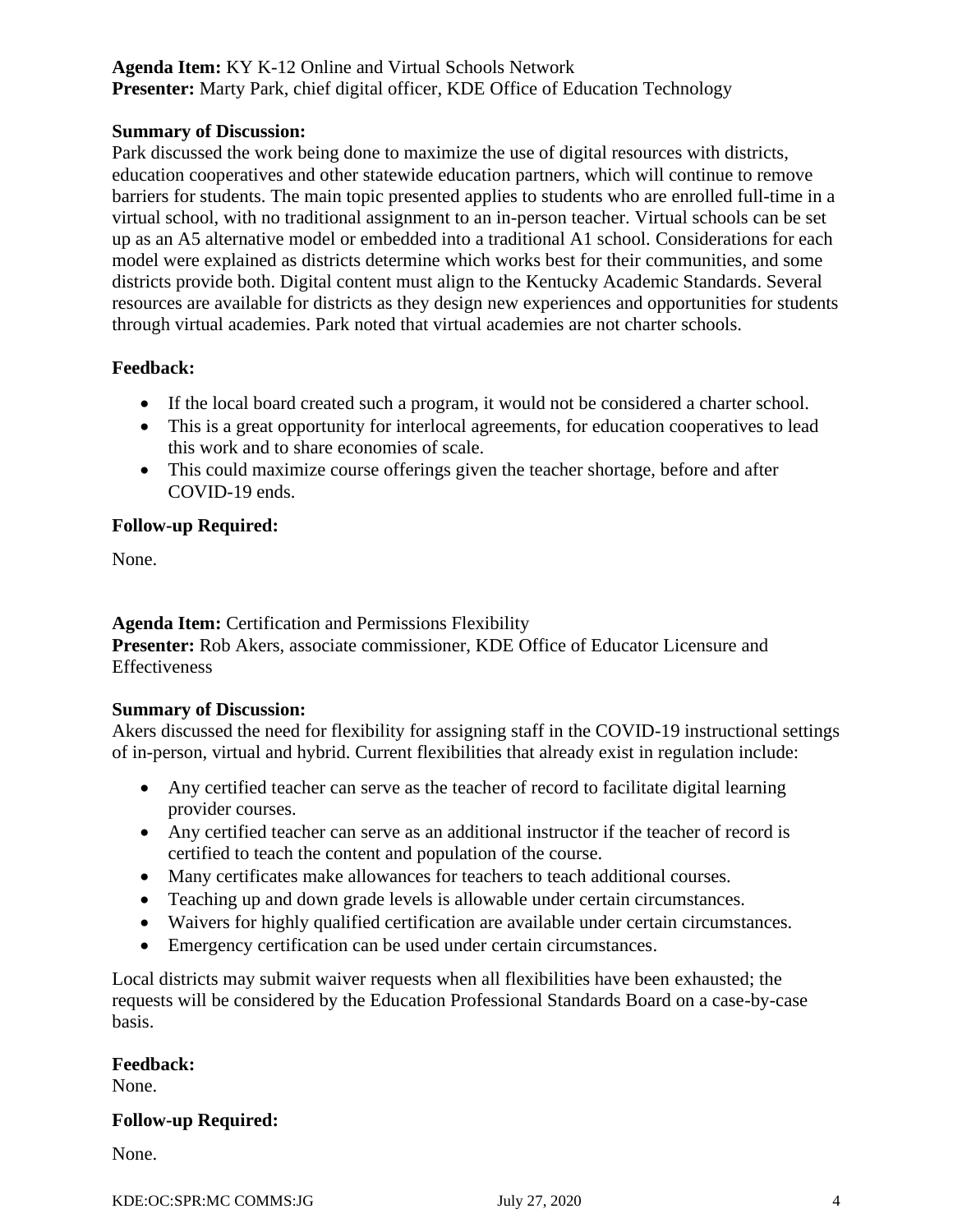**Agenda Item:** Updates from the Department for Public Health **Presenters:** Connie White, M.D., deputy commissioner Kentucky Department for Public Health (DPH) Emily Messerli, DNP, APRN, branch immunization branch manager

#### **Summary of Discussion:**

White informed the group that the U.S. Centers for Disease Control and Prevention (CDC) has updated their recommendations in a few areas. DPH will compile the changes and release them as a companion document to the Healthy at School guidelines. White has received several questions about the long-term effects of the virus, and that information is not available, as this is a new virus and the long-term effects are unknown.

Brown reviewed information that he and White receive during a visit with Dr. Deborah Birx, the response coordinator for the White House Coronavirus task force. Birx reminded Kentuckians to wear masks and spoke to Gov. Andy Beshear and others about closing bars and limiting instruction to virtual learning during the first few weeks of August. Kentucky's rising number of cases is a cause for concern based on data from other states which have seen a surge in COVID-19 cases.

**Comment**: Superintendents want to know that the guidance used for reopening plans is still relevant. They would also like guidance on using their data to make determinations about school closures.

**Response**: White explained that there is no metric for what must happen for schools or districts to close. The various components are too complex to create one metric. Professional judgment based on current knowledge will be used to make those determinations. Developing wellthought-out plans will not be a waste of time in the event of closures, as good plans will prepare districts for resuming operations whenever in-person learning continues.

**Question**: How should districts communicate balancing the dangers of COVID-19 versus the dangers of abuse, neglect, hunger and other situations students face when in-person learning is not available?

**Answer**: The danger of COVID-19 is that it spreads so easily, possibly to adults at home, and long-term effects on children and adults are unknown currently. Brown reminded the group that school staff are mandatory reporters of child abuse and neglect. That responsibility continues even during times of non-traditional instruction (NTI). If a teacher or school staff member have reason to believe a child is abused or neglected during NTI, they should report this to the Department for Community Based Services, Child Protective Services [Reporting System.](https://prdweb.chfs.ky.gov/ReportAbuse/home.aspx)

# **Feedback:**

None.

### **Follow-up Required:**

None.

**Agenda Item: Review and Adjournment Presenter:** Kevin Brown

### **Summary of Discussion:**

Brown thanked everyone for their participation on this task force and for their work to support their groups. Future agenda items were proposed by task force members and noted by Brown: